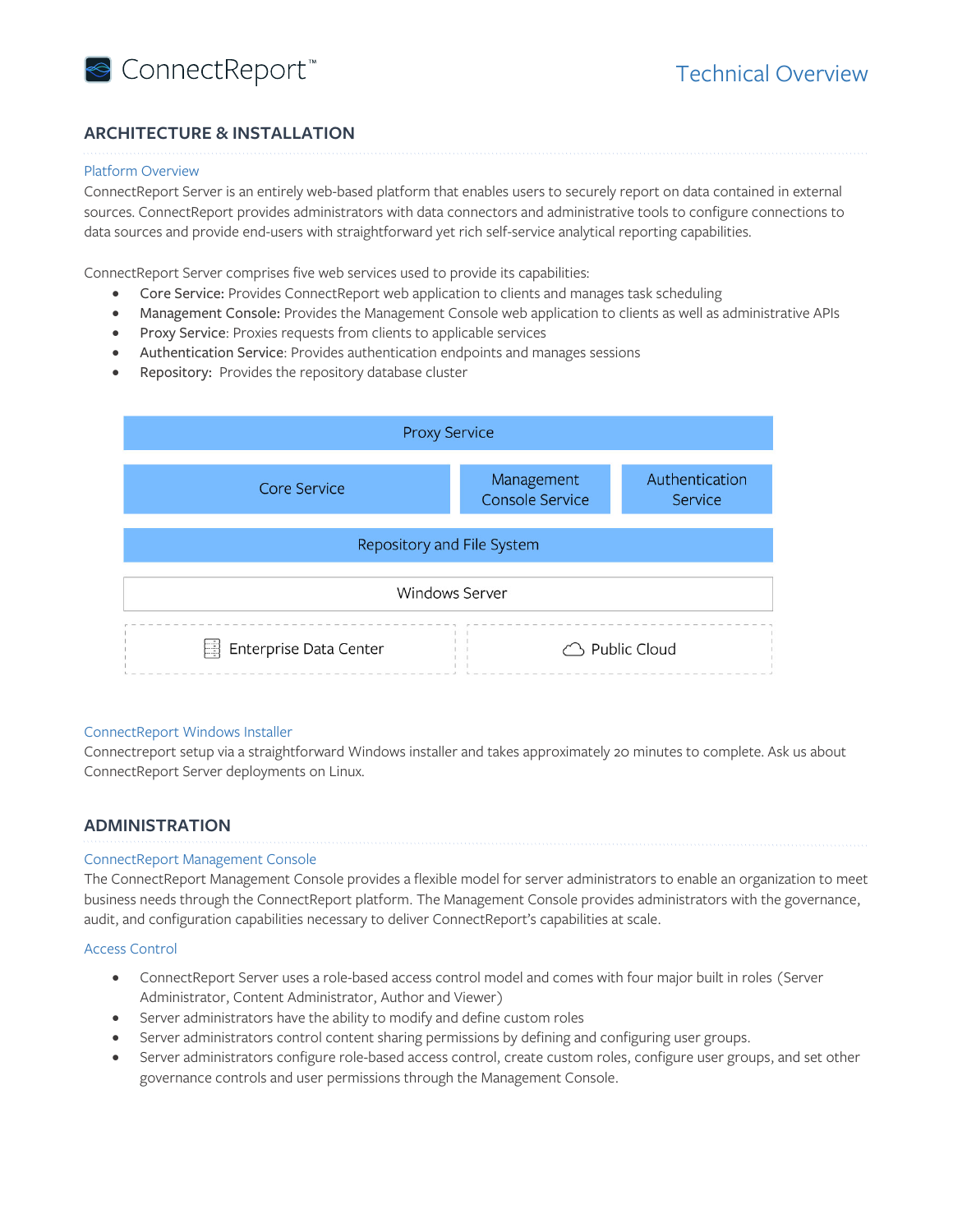#### Content Administration

- Content administrators can view and monitor all report processing tasks through the Management Console.
- Key indicators such as the processing time for a report, who a report is shared with, and other critical data points for enterprise reporting contexts can be controlled and audited in one centralized place by content administrators.
- ConnectReport Server can also be configured to require an approval process for reports published by certain users in this model, all reports scheduled for publication must first be approved by a content administrator.

#### **Security**

- ConnectReport encrypts traffic using TLS/SSL by default
- Server administrators can configure ConnectReport Server to use TLS certificates acquired from a trusted CA or issued by their organization
- Server administrators can use a number of authentication strategies available in ConnectReport, including SAML and Active Directory.
- ConnectReport implements security best practices and adheres to industry standards such as those of the OWASP Foundation. The ConnectReport Server administration guide documents best practices for configuring user authentication, connecting to data sources, and role-based access control.

#### Qlik Sense Integration

- Connecting to Qlik Sense is a straightforward one-time configuration process completed by a server administrator in the ConnectReport Management console.
- When accessing content from Qlik Sense Enterprise from within the ConnectReport Live Editor, all user security model and section access rules from Qlik Sense are inherited. Report authors can only access the content that they have access to in native Qlik Sense.
- When rendering scheduled reports that use data or content from Qlik Sense, ConnectReport retrieves the applicable Qlik Sense content as the original user who created the report using the inherited security model
- In order to author reports using content from Qlik Sense, all author users must also be provisioned Qlik Sense users

# **REPORT DESIGN**

#### ConnectReport Live Editor

- In true WYSIWYG style, the ConnectReport Live Editor provides a live preview of the final rendered report as you work. No more constantly "previewing" a report as you attempt to build it
- Self service model allows business users to DIY. Saving time for admins, developers, and analysts to focus on advanced activities
- 100% Web application. Leverages the latest developments in browser supported technology. And does not require Excel or other third-party software in order to create Microsoft file formats.
- Hybrid report editor that combines a free-form canvas with "banded tables" to provide users with a simple intuitive experience but with powerful capabilities and ultimate flexibility
- Built on already-familiar concepts.
- Live Editor uses "report bands" under the hood which can be exposed to allow advanced users to create complex layouts or, for example, include visualizations in a table

# **REPORT DISTRIBUTION**

#### ConnectReport Portal

- Users can access report templates and published reports from the ConnectReport Portal
- By default, all reports are delivered to the centrally governed and administrated portal
- End-users with permissions can quickly export reports from the portal or editor into their desired format